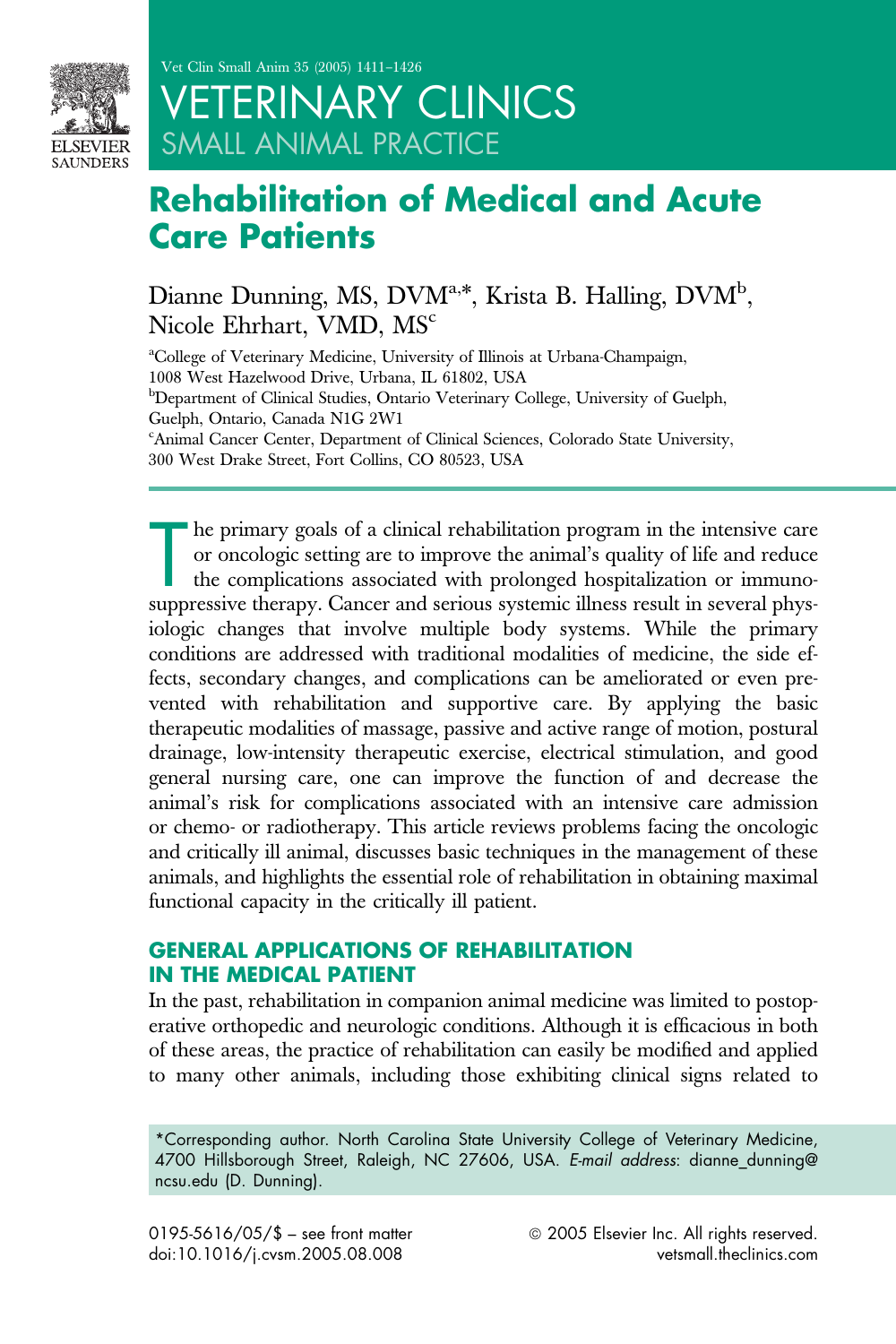cardiopulmonary dysfunction, systemic disease, neuromuscular weakness, generalized weakness, trauma, and cancer. In humans, the role of rehabilitation is well established for a variety of diseases, with inpatient and outpatient physical therapy being available and covered by medical insurance for a variety of conditions including (but not limited to) the following [\[1\]:](#page-13-0)

- ! Orthopedic conditions of the back, neck, shoulder, hip, knee and ankle
- Postsurgical conditions
- Amputations
- ! Fractures
- Joints and soft-tissue injuries
- ! Neurologic conditions such as stroke, Parkinson's disease, and multiple sclerosis
- Arthritis
- Cardiopulmonary and circulatory conditions
- ! Systemic diseases such as cancer, AIDS/HIV, and fibromyalgia
- Connective tissue conditions
- ! Functional capacity evaluations and work conditioning
- Workplace injuries
- Sports injuries

All rehabilitation regimens should be authorized by the primary care clinician before their initiation. In addition, the rehabilitation practitioner or therapist should fully review the animal's medical history and perform and record independent physical and rehabilitation examinations. From this review and discussion of the case with the primary care clinician, a problem list should be completed to guide the therapy and provide a baseline assessment from which one can fully evaluate the success or failure of the therapy. Depending on the patient's status, periodic reassessment should be performed as often as daily to modify the regimen and identify additional problems. Components of the rehabilitation evaluation commonly include, but are not limited to, limb girth measurement for estimation of muscle mass, edema and bruising scoring, goniometry, disability assessment with timed standing or walking, subjective mentation scoring, and pain assessment scoring.

Flexibility in the therapy regimen is essential for the critical care patient and in particular the radiation patient owing to the necessity for sedation and even anesthesia on the days of treatment. The rehabilitation regimen should not disrupt chemotherapy, antimicrobial, or fluid administration. Planning of various treatment regimens must be clear and strategic between services and clinicians to avoid compromise of the patient and the therapy. Animals with invasive monitoring, diarrhea, or urinary tract infection are limited in their ability to participate in an intensive rehabilitation program (ie, swimming or exercising in an underwater treadmill) but may still benefit from the therapeutic modalities of massage, mobilization, and limited therapeutic exercise. In addition, intravenous, epidural, and urinary catheters, telemetry pads, rectal probes, thoracostomy and feeding tubes, and oxygen supplementation are issues that must be taken into account when creating a therapeutic plan.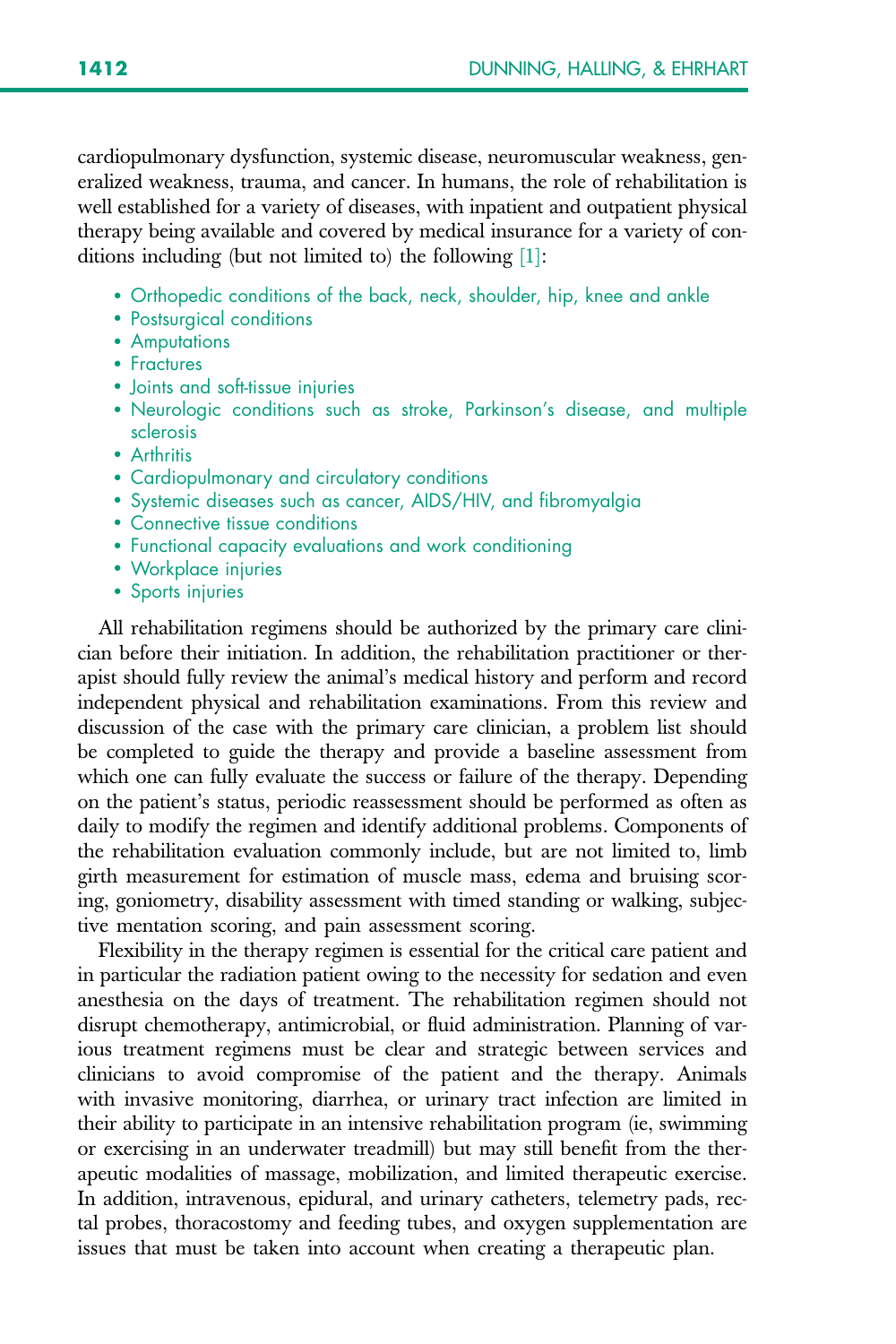## METABOLIC AND TISSUE CHANGES ASSOCIATED WITH SYSTEMIC ILLNESS

Although the physiologic changes associated with inactivity have been observed in veterinary medicine, most research and clinical reports in this area have involved humans  $[2-21]$ . Reduced physical activity that accompanies an admission to an intensive care unit (ICU) or oncology ward represents a significant stress to the body. In humans, decreased physical activity results in significant losses in functional capacity of the musculoskeletal and cardiovascular systems [\[3,5,6,8,15,17,18\]](#page-13-0).

Patients in the ICU who are confined to bed rest for more than 1 week experience a rapid reduction of muscle mass and exercise intolerance [\[5\].](#page-13-0) Muscle atrophy caused by hospitalization and bed rest in humans is characterized by loss of myonuclei, decreased myocyte cytoplasm, myosin filament defects, and an increase in several proteolytic enzymes  $[2,10,21]$ . Some of these changes create inflammation within the inactive muscles, leading to production of reactive oxygen species (ROS) [\[20,21\].](#page-14-0) Molecular ROS factors, in turn, lead to contractile dysfunction, which is manifested as a reduced force of contraction without evidence of structural muscle damage or loss [\[20,21\]](#page-14-0). Inflammation contributes to acute and chronic myocyte damage and cell death through metabolic derangements in musculature, increased proteolysis, and disturbed regeneration of muscle fibers [\[13,22\].](#page-13-0) Elevated levels of proinflammatory factors have been implicated in reduced contractile force even in the absence of muscle damage [\[22\]](#page-14-0). In addition, inflammation is a normal consequence of injury or infection and a common phenomenon in the ICU. Cytokines initiate inflammation and contribute to muscle dysfunction [\[21\].](#page-14-0) Appendicular skeletal muscles are not alone in these changes. Similar alterations in muscle strength and endurance are seen in the diaphragm and intercostal muscles, which directly affect ventilation and decrease the cardiopulmonary response to exercise [\[5\]](#page-13-0).

Inactivity in critically ill adults has been associated with an increased risk of decubital ulcers, pulmonary complications, deep vein thrombosis, and prolonged ICU and hospital stays [\[4,6,15,18,21\]](#page-13-0). Furthermore, cancer and systemic illness result in critical changes in metabolism and basal metabolic requirements and nutritional needs. The changes discussed herein most likely occur in dogs as well as humans and can be improved with a rehabilitation program. Any rehabilitation therapy regimen must be approached with caution and close monitoring. The heart rate and rhythm, the respiratory rate, and the animal's overall demeanor and response to therapy must be evaluated to detect stress or decompensation associated with the increased activity or intervention.

#### GENERAL NURSING CARE

Good general nursing care is an important component of any rehabilitation regimen. All therapies should take place in an area free from clutter and debris. Weak debilitated animals also benefit from textured flooring to provide firm footing during assisted standing or walking. Bedding should be checked and changed on a regular basis to prevent complications associated with decubital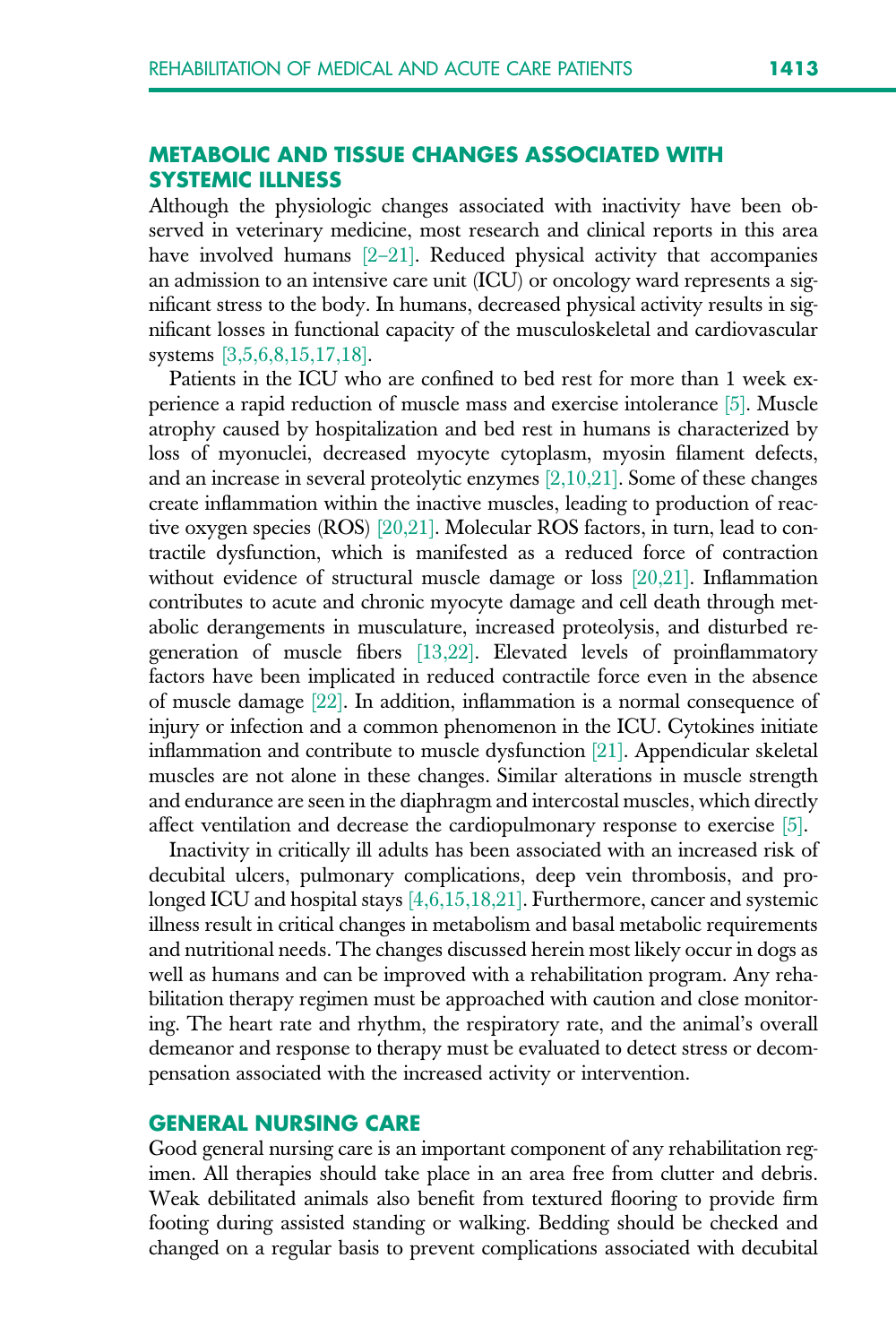ulceration, urine scald, and soiling. Placing recumbent and nonambulatory animals on elevated racks facilitates air circulation and minimizes urine and fecal contamination. Disposable absorbable pads are also available to place under the animal's hind end.

The prevention of decubital ulceration and urine scald is significantly easier and more cost effective than the treatment of these complications [\[23\]](#page-14-0). Factors associated with pressure ulcers in humans in acute care hospitals include older age, male gender, sensory perception deficits, moisture, impaired mobility, nutrition, and friction or shear when transferring the patient from one surface to another with sheets or bedding [\[24\].](#page-14-0) Typical pressures over bony prominences when sitting or lying have been measured at 100 to 200 mm Hg [\[2,25,26\]](#page-13-0). Pressures greater than approximately 32 mm Hg exceed capillary filling pressure and result in potential tissue ischemia  $[2,25,26]$ . The standard recommendations of a 2-hour turning cycle for the immobile patient are based on animal models [\[2,25,26\].](#page-13-0) The location of pressure sores correlates well with pressure maps based on the anatomy of bony prominences and positioning.

Pressure sores are found in 3% to 10% of hospitalized human patients [\[2,25,26\].](#page-13-0) The prevalence correlates with advanced age and dependent mobility status [\[2,25,26\].](#page-13-0) More than 30% of hip fractures are complicated by pressure sores. Individuals with spinal cord injury have a lifetime risk ranging from 25% to 85% [\[2,25,26\].](#page-13-0) Specific risk factors for decubital ulcers in humans include the following  $[2,25,26]$ :

- Limitations in mobility (eg, paralysis, fracture, weakness, bed rest)
- ! Altered sensory feedback (sensory loss from spinal cord injury, peripheral neuropathy)
- Altered mental status (eg, pain medication, stupor, dementia, senility)
- ! Altered body mechanics (increased pressure over bony prominences secondary to spasticity, contractures, scoliosis, kyphosis)
- Malnutrition (weight loss, hypoalbuminemia)

Although individual risk factors in animals have not yet been identified, the skin of a recumbent animal should be inspected frequently to detect early signs of pressure sores [\[2,25,26\]](#page-13-0). Blanchable erythema is one of the first clinical signs of inflammation and pressure necrosis and is important in early detection of pressure-sensitive sites and the monitoring of current preventive strategies. Preventive strategies for patients at risk for decubital ulcers include turning the patient every 2 hours, soft bedding or an air mattress or water bed, and the use of doughnuts fashioned from cotton and tape and placed so that the open hole of the donut is over the pressure point to help minimize the pressure and distribute it over a greater surface area.

## SPECIFIC TREATMENT TECHNIQUES

#### Positioning

Positioning in this context describes the use of body position as a specific treatment technique ([Fig. 1](#page-4-0)) [\[19,27,28\]](#page-14-0). Positioning for animals in the ICU can be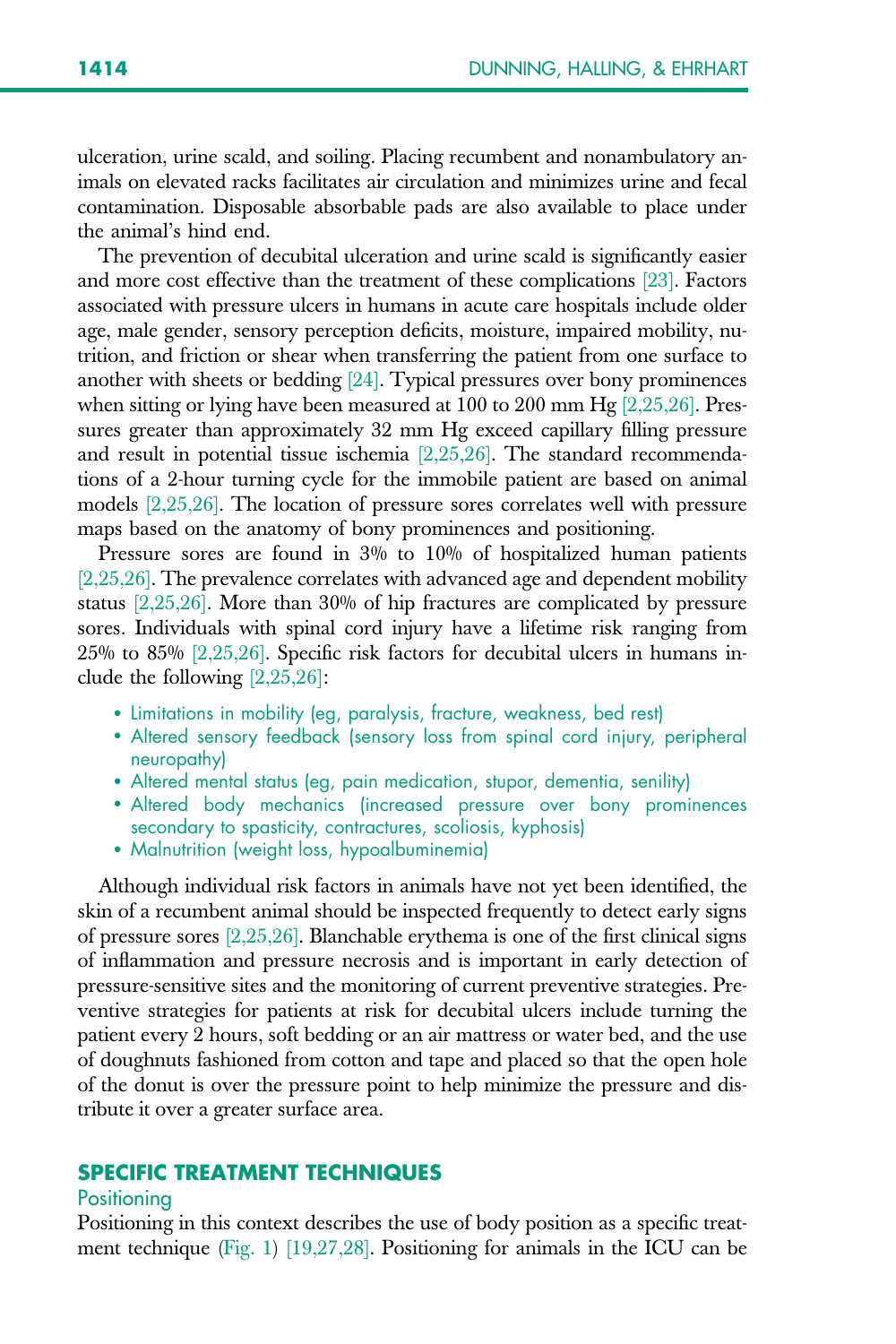<span id="page-4-0"></span>

Fig. 1. Positioning of a dog in sternal recumbency with severe pulmonary contusions and pelvic fractures.

used to optimize oxygen transport through its effects of improving ventilation/ perfusion, preventing atelectasis, increasing lung volumes by minimizing abdominal compression, reducing the work of breathing, and enhancing mucociliary clearance [\[19,27,28\].](#page-14-0) Positioning can also improve dependent limb edema, help prevent decubital ulcer formation, and improve patient comfort. The most common forms of positioning in recumbent animals are alternating between right and left lateral recumbency every 2 to 4 hours and positioning the animal in sternal recumbency with foam wedges, blankets, or pillows. For animals with unilateral lung disease, depending on its etiology, lying the animal with the affected side up or down can maximize remaining lung capacity and help resolve complicating atelectasis and edema from the dependent lung. In a patient with severe respiratory compromise, supplemental oxygen and close monitoring are necessary to ensure patient safety [\[27,28\]](#page-14-0). Attention should be paid to the animal's heart and respiratory rate, oxygen saturation, and demeanor, with periodic blood gas monitoring to detect respiratory decompensation [\[27,28\]](#page-14-0).

#### Thoracic Postural Drainage Techniques

Thoracic postural drainage techniques use the position of the animal's body to promote removal of tracheobronchial secretions in animals with pulmonary disease ([Fig. 2](#page-5-0)). Indications for thoracic postural drainage include pneumonia, lung lobe abscess, pulmonary contusions, and atelectasis from prolonged recumbency, mechanical ventilation, generalized weakness, or neurologic impairment. Thoracic radiographs or CT are imperative to guide postural drainage. The animal must be positioned so that the segmental bronchi are vertical to the affected lung to allow drainage of secretions into the larger airways [\[19,27,29\]](#page-14-0). By placing the animal's thoracic cavity in an inclined or declined position, the secretions can more easily reach the mainstem bronchi and trachea. Thoracic postural drainage sessions last 5 to 10 minutes performed two to four times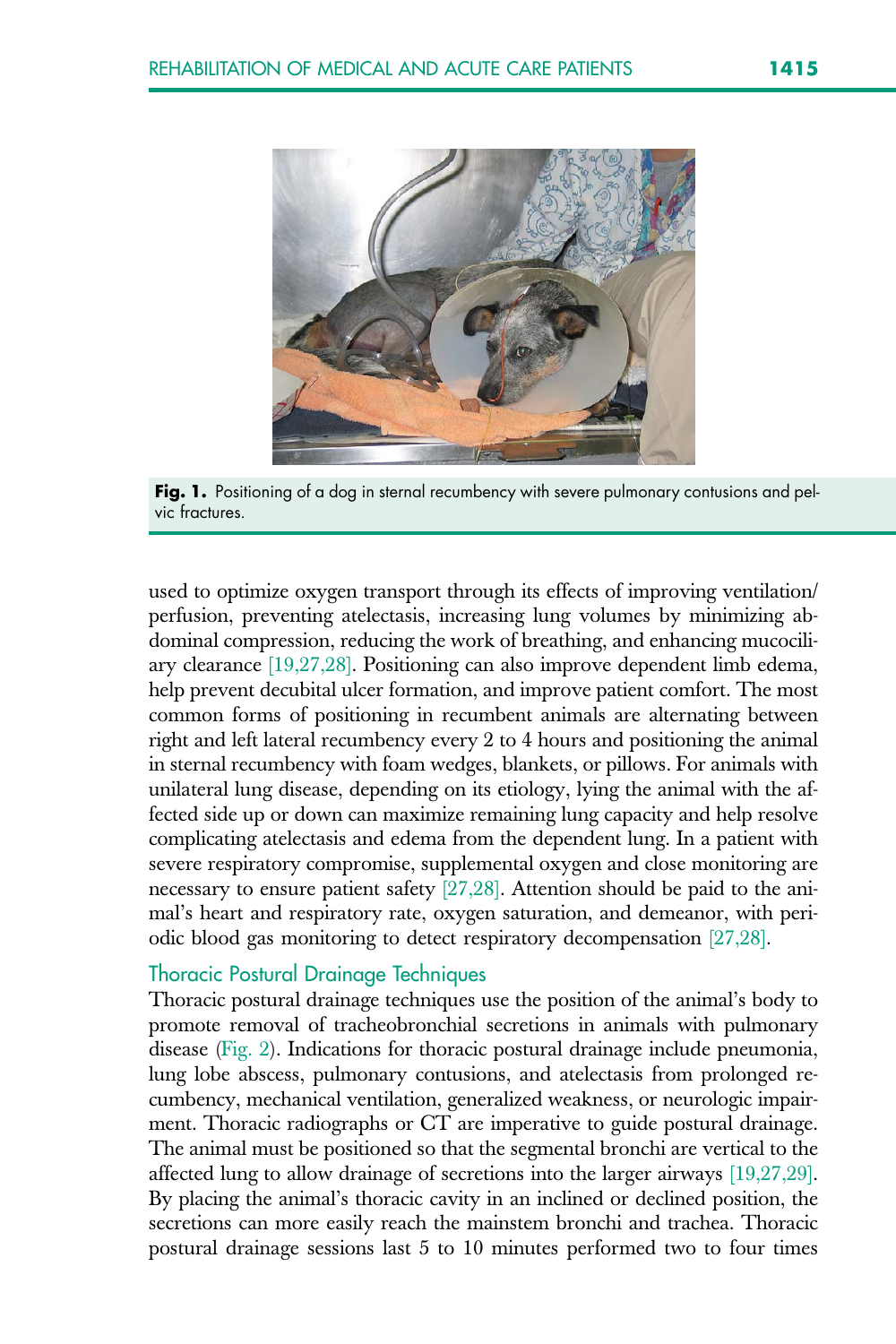<span id="page-5-0"></span>

Fig. 2. Thoracic postural drainage. Note the elevated head position to improve left lung lobe drainage.

a day and are dictated by the comfort and tolerance level of the animal [\[27,28\].](#page-14-0) Coughing, percussion, and vibration may further enhance the flow up the mucociliary elevator [\[27,28\].](#page-14-0) A cough reflex may be elicited via digital pressure on the larynx and proximal portion of the trachea. All animals should be closely monitored for dyspnea and aspiration throughout the procedure, and supplemental oxygen should be available in case of hypoxemia.

## Thoracic Percussion and Vibration

Thoracic percussion (coupage) and vibration are manual and mechanical techniques that are intended to promote clearance of airway secretions by the transmission of an energy wave through the chest wall [\[19,30\].](#page-14-0) Thoracic percussion is most commonly performed manually by clapping cupped hands on the chest wall over the affected area of the lung [\(Fig. 3](#page-6-0)) [\[19,27,29,31\].](#page-14-0) Correct technique and positioning over the affected lung segment are more important than the amount of force used, and only the affected lung lobe should be treated, because percussion causes atelectasis even when properly performed [\[27,29,31\].](#page-14-0) In an experimental study evaluating the effects of manual and mechanical thoracic percussion in a group of anesthetized, paralyzed, and ventilated dogs, both forms of percussion caused atelectasis based on postmortem and histopathologic evaluation. Despite the presence of atelectasis, gas exchange improved toward the end of percussion based on arterial blood gas analysis [\[31\].](#page-14-0)

Vibration is also usually applied manually or mechanically by vibrating or pulsating the chest wall during expiration [\[19,30\].](#page-14-0) Manual expiratory vibration is performed with the animal in lateral recumbency and involves rapidly rattling the thoracic cavity with locked hands and arms [\[27\]](#page-14-0). Clinical studies in humans have shown manual percussion and vibration to be equal or superior to mechanical methods in the removal of proteinaceous material found in the alveoli of patients with pulmonary alveolar protein deposits while undergoing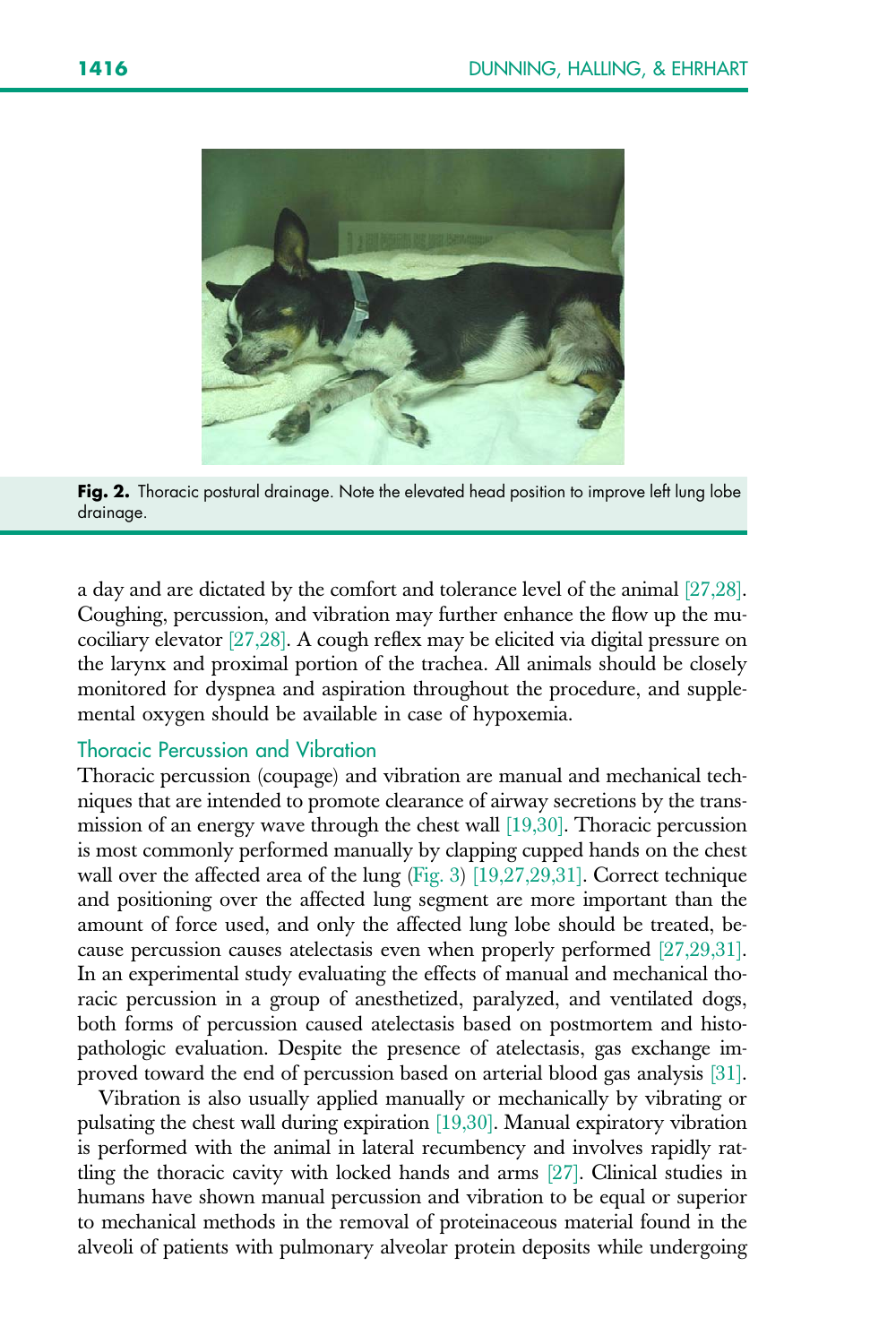<span id="page-6-0"></span>

Fig. 3. Coupage is being performed on a Golden Retriever recovering from aspiration pneumonia. The therapist is standing above the patient with her hands cupped. She is gently and rhythmically tapping the chest of the patient.

whole-lung bronchopulmonary lavage [\[32\]](#page-14-0). Each thoracic percussion is usually 3 to 4 minutes in duration followed by vibration on the four to six subsequent expirations [\[27\]](#page-14-0). Three to four thoracic percussion/vibration therapy cycles are recommended following each postural drainage session [\[27\].](#page-14-0) Contraindications to thoracic percussion and vibration include hemodynamic instability, traumatic myocarditis, a flail chest, rib fractures, pleural space disease (chylo-, pyo-, hemo-, and pneumothorax), thrombocytopenia  $\langle 30,000 \rangle$  platelets/ $\mu$ L), open wounds, pain, and pulmonary or thoracic tumors [\[27\].](#page-14-0)

#### Suction

The decision to ventilate a patient via endotracheal intubation or a tracheostomy is usually made by the attending clinician [\[33,34\]](#page-14-0). Advantages of tracheostomy ventilation in humans are that general anesthesia or heavy sedation is usually not required and the patient can participate in a more active rehabilitation regimen. Suction via an endotracheal tube or tracheostomy is used with the aim of removing secretions from the central airways and stimulating a cough [\[19,33,34\].](#page-14-0) Tracheal irritation from protracted intubation, ventilation, and a lack of oronasal mucosa air conditioning leads to increased volume and viscosity of respiratory secretions that will obstruct the trachea and lead to difficult breathing. The full care of mechanically ventilated patients is outside of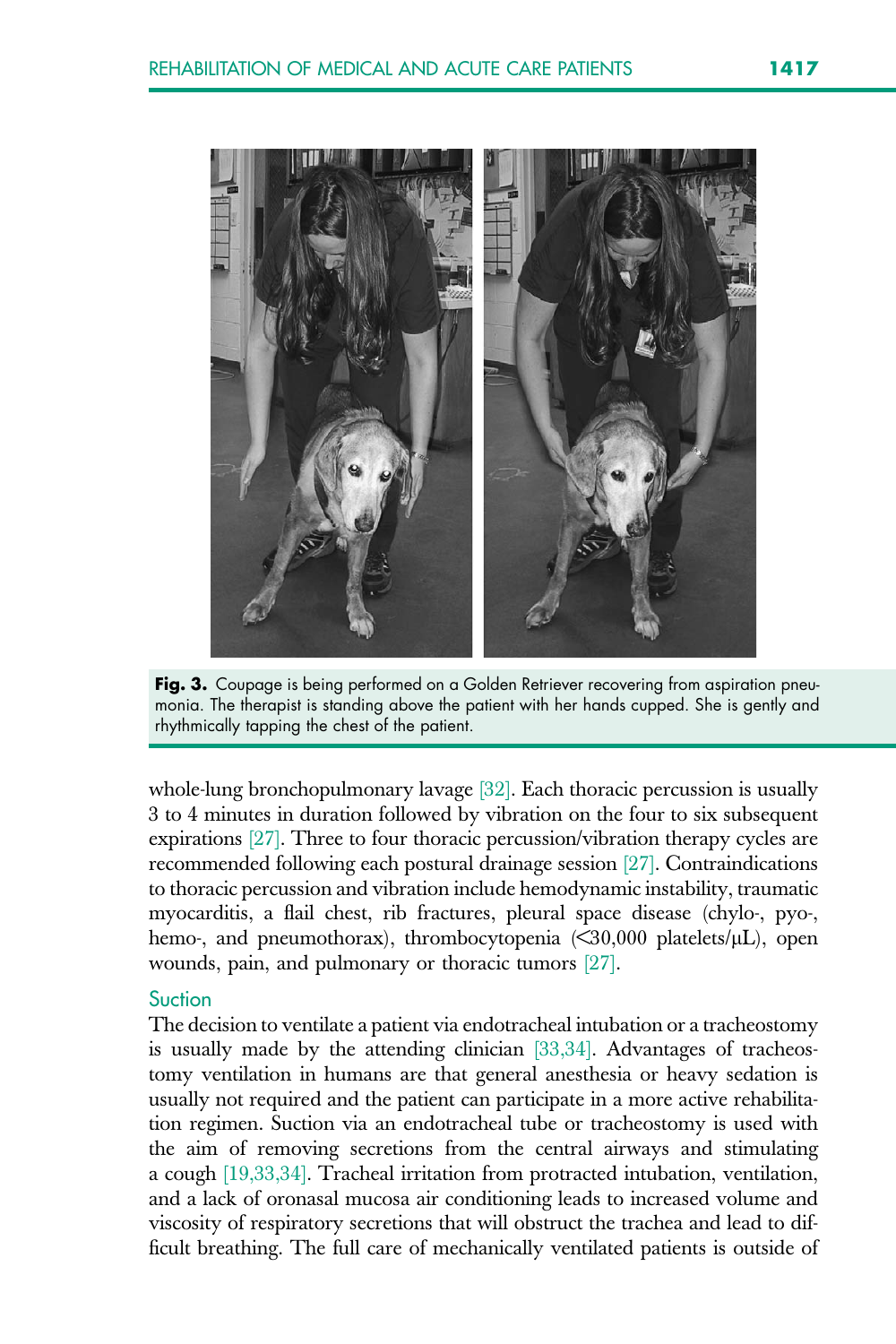the scope of this article but should be considered as a part of good general nursing care to maintain pulmonary function.

#### Mobilization

In general, activity in the ICU and oncologic setting can be divided into therapeutic and nontherapeutic movement [\[21\].](#page-14-0) Nontherapeutic movement consists of agitated nonpurposeful behaviors that are random and that have the potential to harm the animal or create an unsafe environment [\[21\]](#page-14-0). In these situations, sedation and pain management may be indicated for clinician and animal safety. Therapeutic movement is purposeful and does not injure the animal or create an unsafe condition (such as catheter line dislodgement) [\[21\].](#page-14-0) Mobilization is a subset of therapeutic movement that promotes function, prevents disability, and slows the onset of degenerative processes [\[19,21,](#page-14-0) [28,35,36\]](#page-14-0). Mobilization includes range of motion (active and passive), assisted standing, and facilitated walking.

#### Range of motion

One of the most common low-intensity forms of movement employed in the ICU and oncologic veterinary patient is range of motion. Nevertheless, little is known about the physiologic effects of stretching or range of motion on the muscle in these animals  $[21]$ . Generally, range of motion consists of therapeutic movement about a joint to maintain the integrity of the tendon, ligament, articular cartilage, and muscle, and may be passive, active assistive, active restrictive, or active in nature  $[27,28]$ . Range of motion is often combined with stretching to lengthen shortened tissue and to decrease muscle stiffness. Chronic effects of stretching include adding sarcomeres to muscle mass in deconditioned muscles [\[8,9,21,28,37\].](#page-13-0)

In the controlled experimental setting in humans, range of motion does not seem to affect adversely cardiopulmonary parameters. In patients who are critically and systemically ill, limb movements performed passively by a physiotherapist have been shown to result in statistically significant increases in oxygen consumption, heart rate, and blood pressure over baseline values [\[19,38,39\].](#page-14-0) Despite these elevated physical parameters, passive range of motion (PROM) activity has been used safely, even in persons with intracranial disease, as long as Valsalva-like maneuvers are avoided [\[40,41\].](#page-14-0) In two separate clinical studies evaluating the effects of PROM on human patients with increased or normal intracranial pressure in neurosurgical ICUs, limb movement and PROM did not increase intracranial or cerebral perfusion pressures and in some cases was associated with suppression of abnormal intracranial pressure waves and improved consciousness [\[40,41\].](#page-14-0)

In recumbent or debilitated animals, PROM should ideally be initiated early in the course of hospitalization. All joints of the appendicular skeleton should be placed through a multiple series of gentle, slow, pain-free cycles of flexion and extension. The length of each session is variable depending on the size of the animal and the level of disability; however, a standard PROM session for the ICU patient usually consists of each joint being flexed and extended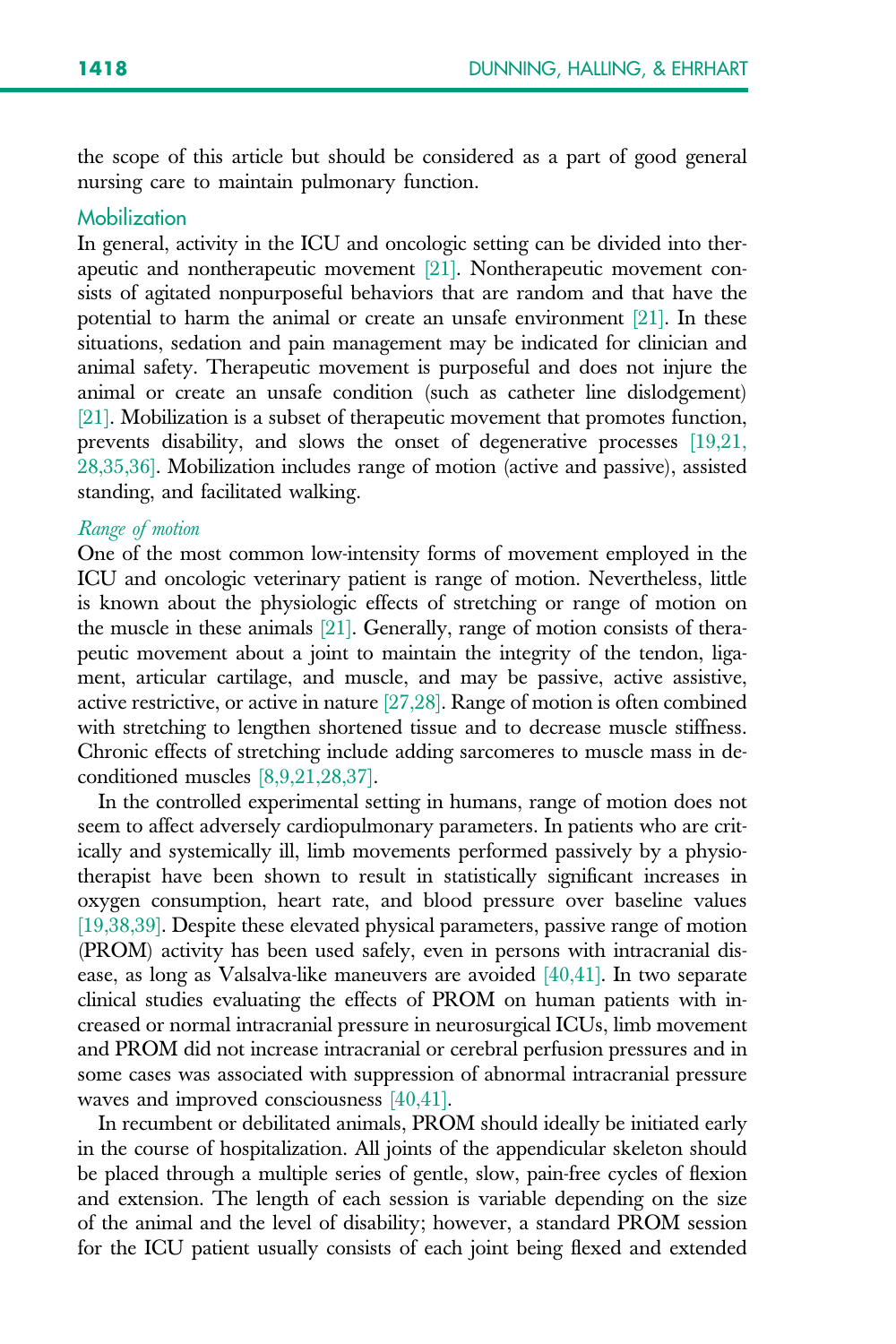10 to 15 times with the animal fully relaxed and laterally recumbent [\[28,42\]](#page-14-0). If a joint is found to be developing a contracture, PROM is performed more frequently on that joint. If the animal can ambulate normally and has a nearnormal level of activity, range of motion may not necessary, because normal ambulation with weight bearing is a more intensive form of activity [\[43\]](#page-15-0). Because these exercises do not involve any contribution of effort from the animal, PROM will not prevent muscle atrophy or increase muscle strength or endurance, and it has limited effects on peripheral circulation [\[28,42\]](#page-14-0).

#### Facilitated standing and assisted walking

Experimental investigations in humans indicate that activity can affect serum levels of selected pro- and anti-inflammatory cytokines [\[21,44\]](#page-14-0). Intense prolonged activity that causes epithelial and myocyte stretch and changes in myocyte conformation clearly stimulates cytokine synthesis of tumor necrosis factor alpha (TNF- $\alpha$ ), interleukin-1 (IL-1), IL-6, and IL-10 in healthy human athletes [\[21,44\].](#page-14-0) Exhaustive or prolonged exercise in humans produces significant increases in levels of TNF-a, IL-6, and IL-10 [\[21,45,46\].](#page-14-0) Low-to-moderate levels of exercise have very different effects in the critically ill and can improve blood flow to muscles and joints, inhibiting changes seen with disuse atrophy without concomitant increases in proinflammatory or anti-inflammatory cytokines [\[11,21,47,48\].](#page-13-0) Mild therapeutic activity in people improves circulation to myocytes and prevents macrophage infiltration into inactive muscles, consequently reducing the local load of potentially destructive cytokines [\[7,21\]](#page-13-0). It has been hypothesized that low levels of activity in the critically ill may prevent ischemia/reperfusion injury with subsequent inflammation, minimizing the risk of multiple organ dysfunction and acute respiratory distress syndrome [\[21,49\].](#page-14-0)

In the nonambulatory and recumbent animal, facilitated standing and walking with a sling, cart, or therapy ball are important components of rehabilitation. Both movements work to improve circulation and lymphatic drainage. The physical act of standing and ambulation improves and in some cases retains an animal's mobility, functional capacity, and postural balance. The simple act of standing is a complicated activity in compromised patients that involves neuromuscular coordination to maintain normal postural balance and limb position [\(Fig. 4\)](#page-9-0). Initial exercises are restricted to multiple facilitated stands with a sling or ball for a 1- to 2-minute duration that may be extended to assisted walks with a cart or sling or sessions in an underwater treadmill, with the animal's weight supported by the buoyancy of water or floatation devices.

Hydrotherapy in combination with massage is an excellent method to remove lymphedema and swelling from the distal extremities while relaxing and cleansing the patient. Postoperatively, hydrotherapy may be employed as soon as the surgical incision has established a fibrin seal, generally within 48 to 72 hours from surgery. Whirlpools, swimming pools, or underwater treadmill systems provide a reduced gravity environment that is ideal for performing nonconcussive active assisted exercise. The natural properties of water provide buoyancy and resistance to improve limb mobility and joint range of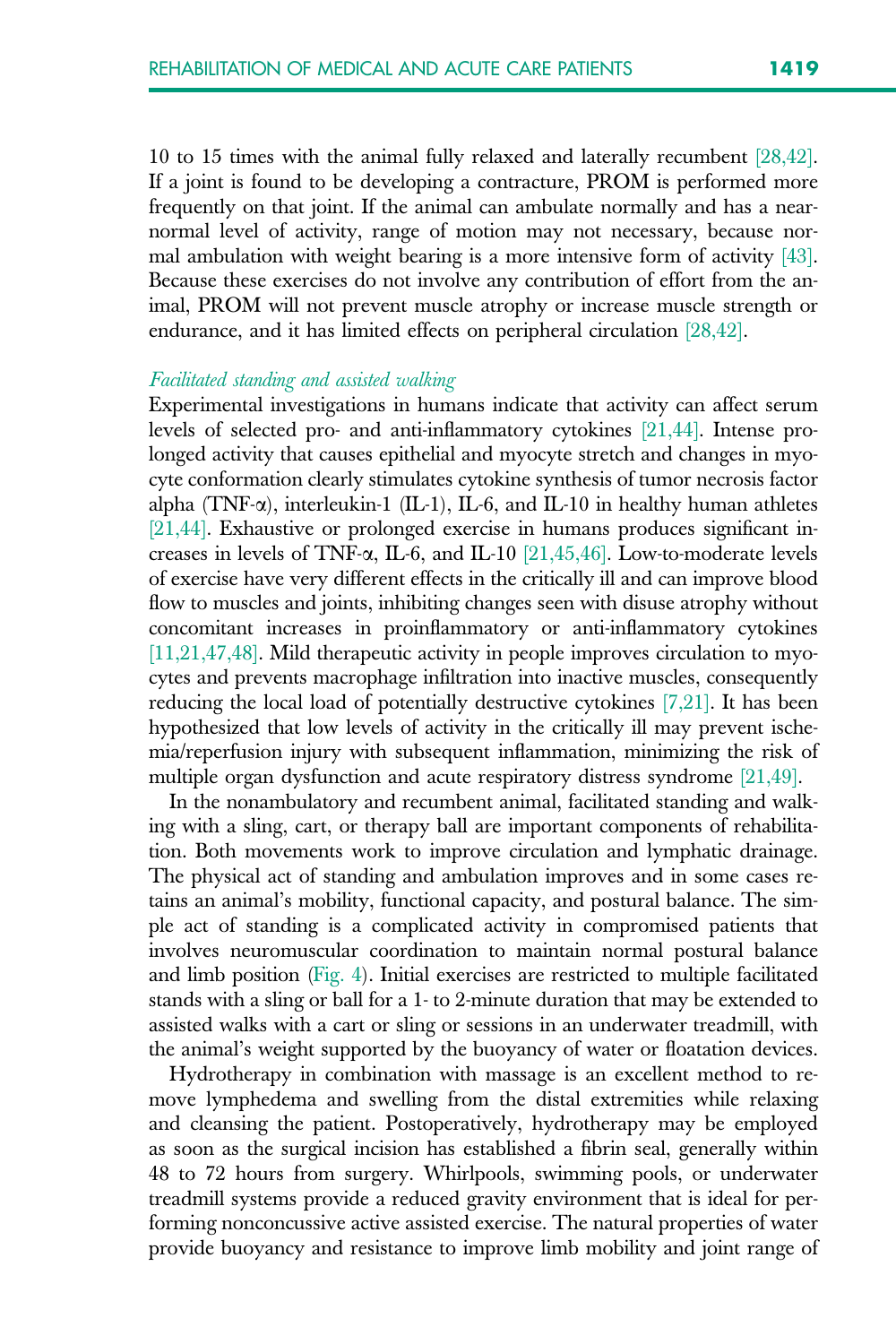<span id="page-9-0"></span>

Fig. 4. Assisted standing for a dog with a femoral fracture. Note that the animal is supported at either end to prevent falling, and the limb position is adjusted to a normal weight-bearing position.

motion [\[50\].](#page-15-0) Caution should be used with any water exercise, particularly with the critically ill, because some dogs dislike water or resist swimming and may become distressed unless acclimatized to the regimen [\[28,51\]](#page-14-0). The authors recommend that the therapist accompany the pet in midchest deep water to provide assistance and assurance to the animal until it is accustomed to the activity. At no time should an animal be left unattended during a hydrotherapy regimen, because water aspiration and drowning are real risks.

#### Massage

Busy effective ICUs can be highly stressful environments. Sick animals in the ICU are often further stressed by prolonged separation from their owners and are subject to continuous high-intensity noise and bright light. In addition to disrupted sleep cycles, the constant and necessary nature of monitoring is often invasive and uncomfortable. Reducing stress for an animal is important to improve patient comfort. One of the most effective means of relaxing an animal and providing a positive stimulus is massage [\(Fig. 5](#page-10-0)). In humans, massage seems to decrease stress and provide tactile stimulation. It has been recommended as an intervention to promote growth and the development of preterm and low birth weight infants [\[52\]](#page-15-0). In another study in hospice patients, slow-stroke back massage was associated with modest clinical but statistically significant decreases in systolic blood pressure, diastolic blood pressure, and heart rate with an increase in skin temperature [\[53\]](#page-15-0). In animals, the effects of massage are undocumented to date, but massage still has a role as a clinical treatment tool because it is benign, noninvasive, and inexpensive to employ [\[51,54\]](#page-15-0).

In general, massage is the therapeutic manipulation of soft tissues and muscle by rubbing, kneading, or tapping. Benefits of massage include increased local circulation, nerve sedation, reduced muscle spasm, attenuation of edema,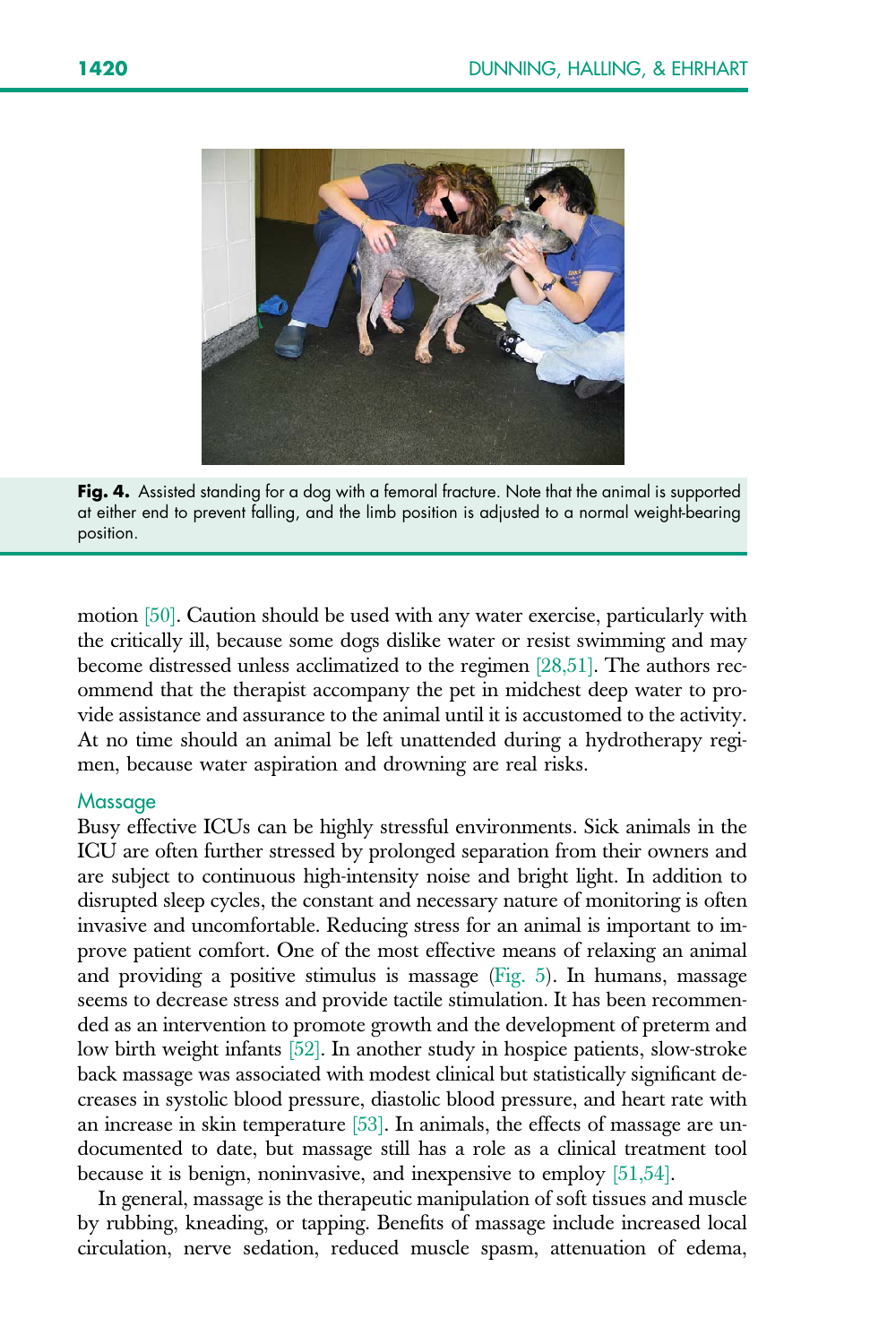<span id="page-10-0"></span>



and break down of irregular scar tissue formation. The physiologic properties of massage stem from reflex and mechanical effects. Reflex effects are based on peripheral receptor stimulation producing central effects of relaxation while peripherally producing muscle relaxation and arteriolar dilation. Mechanical effects include increased lymphatic and venous drainage, removal of edema and metabolic waste, increased arterial circulation enhancing tissue oxygenation and wound healing, and manipulation of restrictive connective tissue, enhancing range of motion and limb mobility.

The most common techniques of massage used in veterinary medicine are effleurage, pétrissage, cross fiber, and tapotement. Effleurage (from the Latin effluere meaning to flow out) is a form of superficial or light stroking massage and is generally used in the beginning of all massage sessions to relax and acclimatize the animal. Pétrissage (from the French *pétrir* meaning to knead) is characterized by deep kneading and squeezing of muscle and surrounding soft tissues. Cross-fiber massage is also a deep massage that is concentrated along lines of restrictive scar tissue and is designed to promote normal range of motion [\[51,55\]](#page-15-0) Tapotement involves percussive manipulation of the soft tissues with a cupped hand or instrument and is often used to enhance postural drainage for respiratory conditions. Contraindications to massage are unstable or infected fractures and the presence of a malignancy; however, in most patients, massage is an indispensable alternate for mobility in the critically ill animal with restricted mobility [\[56\]](#page-15-0).

## Electrical Stimulation

Electrical stimulation is a commonly used modality in rehabilitation and physical therapy. The two most common forms used in the critically ill animal are neuromuscular stimulation for improving range of motion activity, increasing muscle strength, and muscle re-education, and transcutaneous electrical nerve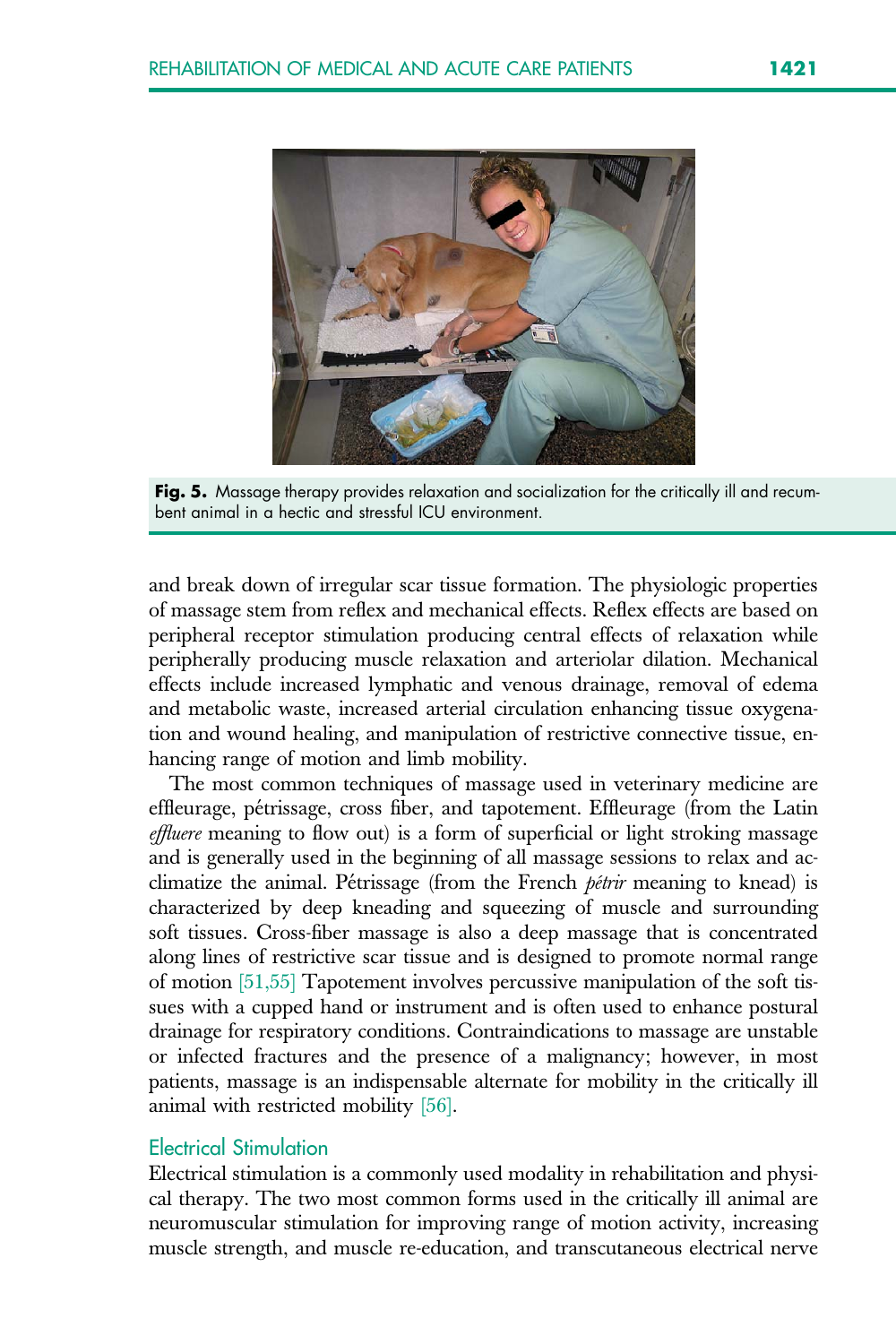stimulation for modifying pain. Neuromuscular stimulation is indicated in any animal that is exposed to prolonged recumbency owing to systemic illness or neurologic impairment. Neuromuscular stimulation helps prevent disuse atrophy and improves limb performance by recruiting contracting fibers and increasing maximum contractible force of affected muscles (Fig. 6) [\[51,57\]](#page-15-0). The electrical stimulation device consists of a pulse generator and electrodes that are placed over selected weakened or paralyzed muscle groups to create an artificial contraction [\[51,57\].](#page-15-0) The pulse amplitude, rate, and cycle length may be varied to suit the comfort of the patient [\[51,57\]](#page-15-0). Reduction of muscle pain and edema owing to improved blood flow also occurs [\[51,57\]](#page-15-0). Combining neuromuscular stimulation with PROM exercises improves joint range of motion and prevents muscle contracture and is particularly indicated when dealing with muscle contracture and limb dysfunction originating from loss of range of motion [\[51,57\]](#page-15-0). Furthermore, neuromuscular stimulation is effective in promoting muscle re-education after prolonged disuse. A full discussion of electrical stimulation is outside the scope of this article, and the reader is referred to other texts for a more complete discussion of this modality in veterinary medicine [\[57\].](#page-15-0)

#### Adjunct Pain Management

Assessing pain in the veterinary patient is challenging, especially when dealing with the critically ill animal that may be physically unable to display the common behavioral signs indicative of pain (vocalization, postural changes, trembling, restlessness, depression, disrupted sleep cycles, inappetence, aggression, and agitation) [\[58–61\].](#page-15-0) Furthermore, the physiologic parameters associated with pain (tachypnea, tachycardia, hypertension, dilated pupils, and ptyalism) may be masked or conversely exacerbated by the primary disease or its therapy [\[58–61\].](#page-15-0) Most systemic diseases and oncologic conditions present



Fig. 6. Neuromuscular stimulation in a dog with muscular atrophy owing to a fibrocartilaginous embolus. Note that the electrode has been placed on the rehabilitationist's hand to facilitate pad positioning and to direct the electrical impulse.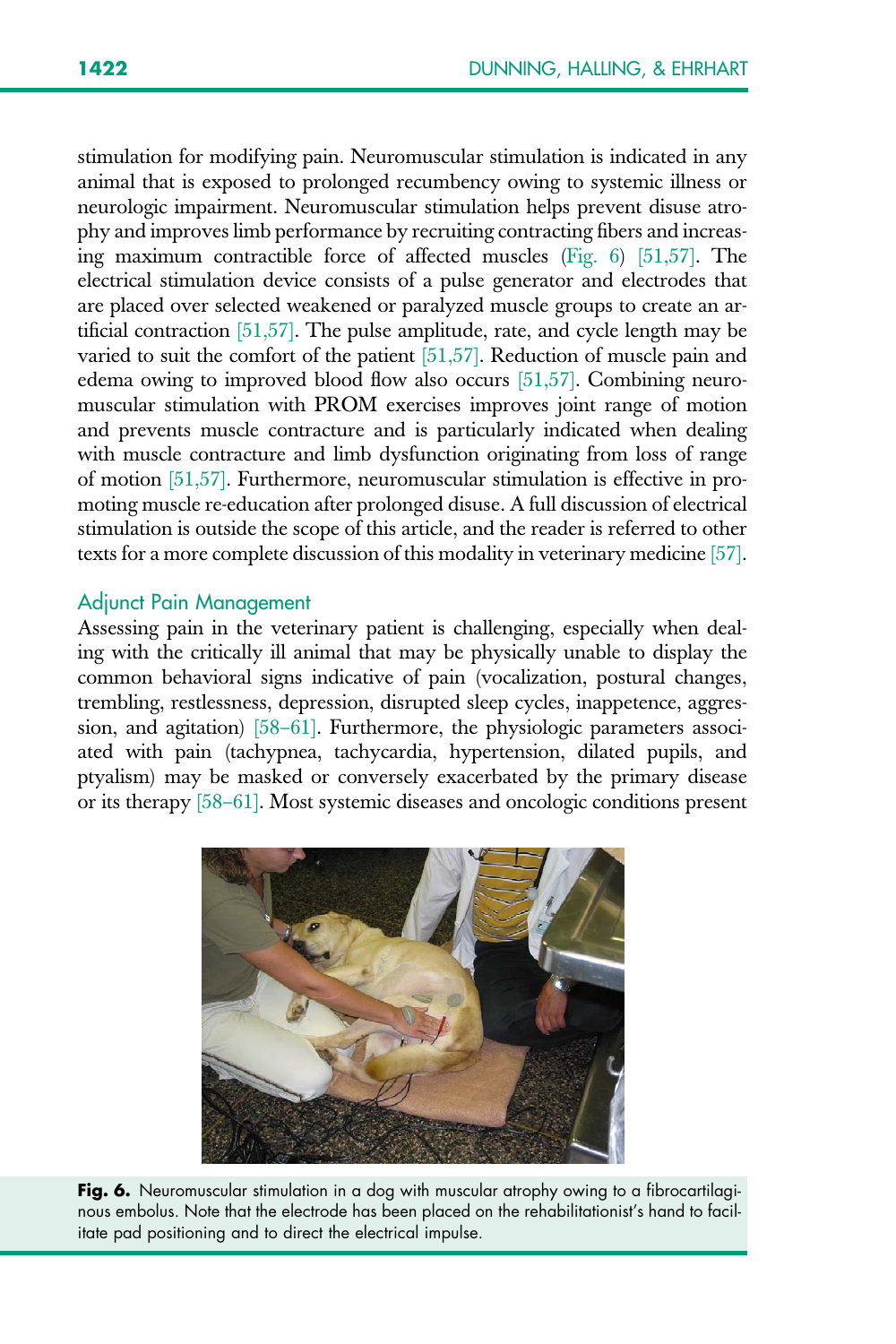

Fig. 7. Multimodal pain management in a postoperative hind limb amputee owing to osteosarcoma. Massage, icepacks, assisted standing, facilitated walking, and pharmaceutical intervention were employed in this patient to reduce postoperative pain, manage depression, and regain ambulatory function.

with a series of clinical signs that are arguably related to pain or at least malaise, and such patients would benefit from carefully planned multimodal pain management, in which rehabilitation has a supportive but important role (Fig. 7). Effective multimodal pain management reduces anxiety, decreases stress and its associated hormonal and metabolic derangements, and allows the animal to rest more comfortably.

In human patients, chronic noncancer pain is a common problem that is often accompanied by serious psychiatric comorbidity and disability [\[62\]](#page-15-0). Clinical studies in a variety of conditions of chronic pain have highlighted the effectiveness of physical therapy in a multidisciplinary pain management program to improve pain, depression, and disability scores [\[62,63\]](#page-15-0). Similarly, veterinary and human oncologists believe that the relief of cancer-related symptoms is essential in the supportive and palliative care of patients [\[64\]](#page-15-0). Complementary therapies such as acupuncture, mind-body techniques, and massage therapy can help when conventional treatment does not bring satisfactory relief or causes undesir-able side effects [\[64\].](#page-15-0) Massage is increasingly applied to relieve pain and nausea symptoms in patients with cancer [\[65\]](#page-15-0). This practice is supported by evidence from several small randomized trials and a recent large study performed at Sloan-Kettering. The latter study involved 1290 patients and evaluated the effects of pre- and post-massage therapy on pain, fatigue, stress/anxiety, nausea, and depression using a 0 to 10 rating scale [\[65\].](#page-15-0) Symptom scores were dramatically reduced by approximately 50% even for patients reporting high baseline scores [\[65\]](#page-15-0). Outpatients improved about 10% more than inpatients. Furthermore, the benefits of massage therapy persisted, with outpatients experiencing no return toward baseline scores throughout the duration of a 48-hour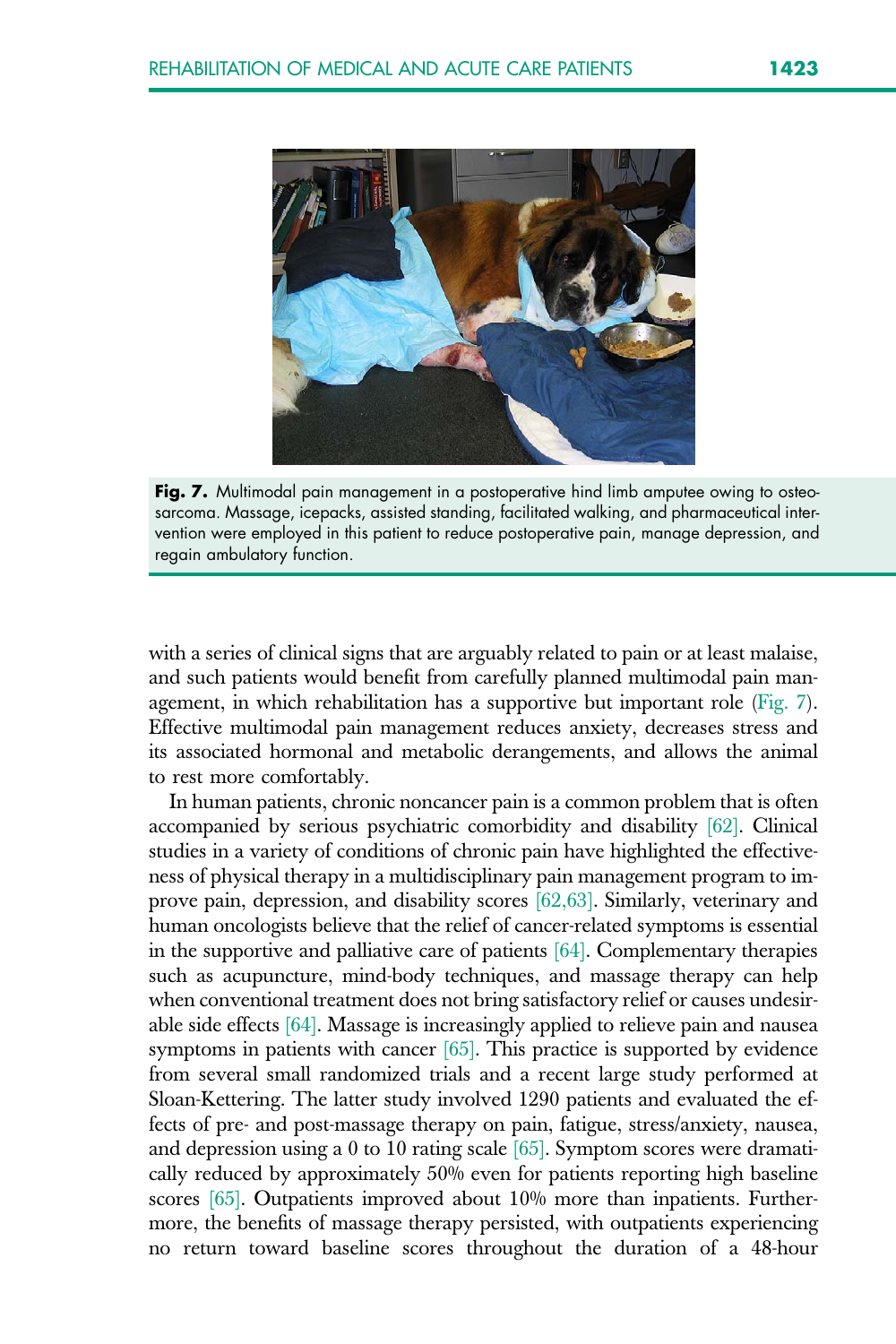<span id="page-13-0"></span>follow-up period [\[65\]](#page-15-0). These data indicate that rehabilitation, even in its simplest form of massage therapy, is associated with substantial improvement in the symptom scores of cancer patients [\[65\].](#page-15-0)

## **SUMMARY**

Rehabilitation should begin as soon as the critically ill animal is stable, before the onset of complications associated with prolonged hospitalization. A proactive approach to rehabilitation in the medical, oncologic, and acute care animal will require less effort and reap greater rewards than one that is in response to a developing crisis. The nature of the treatment is influenced by factors such as the status of the animal, the etiology and extent of the disease, and the facilities, equipment, and trained personnel [\[66\].](#page-15-0) Most patients will experience improved recoveries with even simple fundamental techniques such as massage, coldpacking, PROM, and controlled exercise regimens that involve primarily an investment of time and training on the therapist's part.

#### References

- [1] American Physical Therapy Association. Physical therapy and your insurance: a patient's guide to getting the best coverage. Available at: <http://www.apta.org>. Accessed October 2005.
- [2] Allen C, Glasziou P, Del Mar C. Bed rest: a potentially harmful treatment needing more careful evaluation. Lancet 1999;354:1229–33.
- [3] Anzueto A. Muscle dysfunction in the intensive care unit. Clin Chest Med 1999;20:1–25.
- [4] Chulay M. Should we get patients out of bed who have a pulmonary artery catheter and introducer in place? Crit Care Nurse 1995;15:93–4.
- [5] Cirio S, Piaggi G, De Mattia E, et al. Muscle retraining in ICU patients. Monaldi Arch Chest Dis 2003;59:300–3.
- [6] Cook D, Attia J, Weaver B, et al. Venous thromboembolic disease: an observational study in medical-surgical intensive care unit patients. J Crit Care 2000;15:127–32.
- [7] DeLetter M. Critical illness polyneuropathy and myopathy (CIPNM): evidence for local immune activation by cytokine-expression in the muscle tissue. J Neuroimmunol 2000;106: 202–13.
- [8] Gamrin L, Essen P, Forsberg A, et al. A descriptive study of skeletal muscle metabolism in critically ill patients: free amino acids, energy-rich phosphates, protein, nucleic acids, fats, and electrolytes. Crit Care Med 1996;24:575–83.
- [9] Griffiths R, Palmer T, Helliwell T, et al. Effect of passive stretching on the wasting muscle in the critically ill. Nutrition 1995;11:428–32.
- [10] Helliwell T, Wilkinson A, Griffiths R, et al. Muscle atrophy in critically ill patients is associated with the loss of myosin filaments and the presence of lysosomal enzymes and ubiquitin. Neuropathol Appl Neurobiol 1998;24:507–17.
- [11] Hund E. Myopathy in critically ill patients. Crit Care Med 1999;27:2544-7.
- [12] Lacomis D, Guiliani M, Cott A. Acute myopathy of intensive care: clinical electromyographic and pathologic aspects. Ann Neurol 1996;40:645–54.
- [13] Marinelli W, Leatherman J. Neuromuscular disorders in the intensive care unit. Crit Care Clin 2002;18:915–29.
- [14] Nevins M, Epstein S. Prolonged critical illness management of long term acute care. Clin Chest Med 2001;22:1–28.
- [15] Nickerson N, Murphy S, Davila-Roman V, et al. Obstacles to early discharge after cardiac surgery. Am J Manage Care 1999;5:29–34.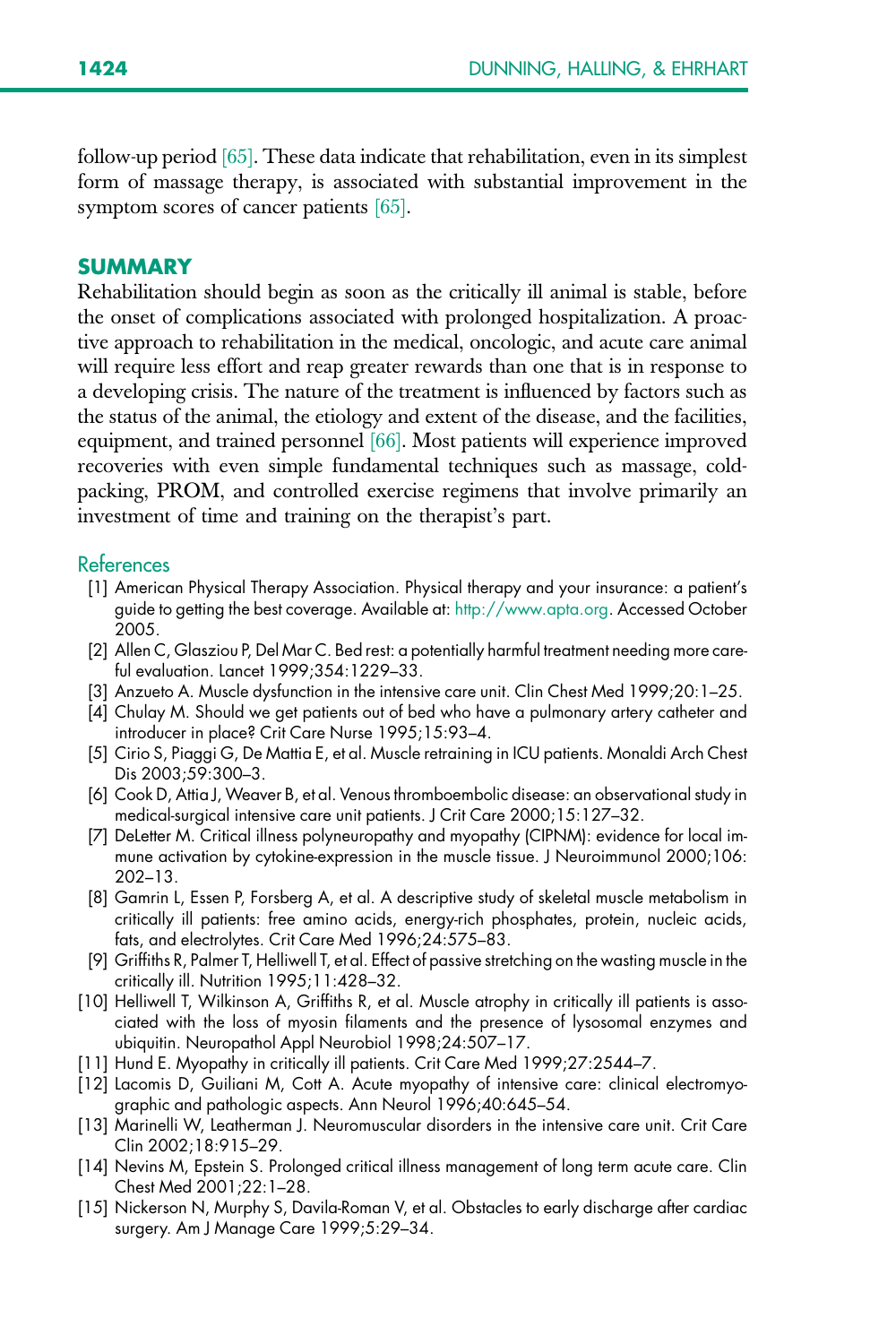- <span id="page-14-0"></span>[16] Norton L, Conforti C. The effects of body position on oxygenation. Heart Lung 1985;14: 45–52.
- [17] Polkey M, Moxham J. Clinical aspects of respiratory muscle dysfunction in the critically ill. Chest 2001;119:1–23.
- [18] Roebuck A, Jessop S, Turner R, et al. The safety of two-hour versus four-hour bed rest after elective 6-French femoral cardiac catheterization. Coron Health Care 2000;4:169–73.
- [19] Stiller K. Physiotherapy in intensive care: toward an evidence-based practice. Chest 2000;118:1801–13.
- [20] Tisdale M. Loss of skeletal muscle in cancer: biochemical mechanisms. Front Biosci 2001;6: D164–74.
- [21] Winkelman C. Inactivity and inflammation: selected cytokines as biologic mediators in muscle dysfunction during critical illness. AACN Clinical Issues. Advanced Practice in Acute Critical Care 2004;15:74–82.
- [22] Lundberg I, Dastmalchi M. Possible pathogenic mechanisms in inflammatory myopathies. Rheum Dis Clin North Am 2002;28:799–822.
- [23] Maugham L, Cox R, Amsters D, et al. Reducing inpatient hospital usage for management of pressure sores after spinal cord lesions. Int J Rehabil Res 2004;27:311–5.
- [24] Fisher A,Wells G, Harrison M. Factors associated with pressure ulcers in adults in acute care hospitals. Holist Nurs Pract 2004;18:242–53.
- [25] Allman R. Pressure ulcers among hospitalized patients. Ann Intern Med 1986;105: 337–42.
- [26] Barbenel J, Jordan M, Nicol S. Incidence of pressure-sores in the Greater Glasgow Health Board area. Lancet 1977;ii:548–50.
- [27] Manning AM. Physical rehabilitation for the critically injured veterinary patient. In: Millis D, Levine D, Taylor R, editors. Canine rehabilitation and physical therapy. Philadelphia: Saunders; 2004. p. 404–10.
- [28] Manning AM, Ellis DR, Rush J. Physical therapy for the critically ill veterinary patient. Part II. The musculoskeletal system. Comp Cont Educ Pract Vet 1997;19:803–7.
- [29] Manning AM, Ellis DR, Rush J. Physical therapy for critically ill veterinary patients. Part I. Chest physical therapy. Comp Cont Educ Pract Vet19 1997;675–89.
- [30] Pryor J. Mucociliary clearance. In: Ellis E, Alison J, editors. Key issues in cardiorespiratory physiotherapy. Oxford (UK): Butterworth-Heinemann; 1992. p. 105–30.
- [31] Zidulka A, Chrome J, Wight D, et al. Clapping or percussion causes atelectasis in dogs and influences gas exchange. J Appl Physiol 1989;66:2833–8.
- [32] Hammon W, McCaffree D, Cucchiara A. A comparison of manual to mechanical chest percussion for clearance of alveolar material in patients with pulmonary alveolar proteinosis (phospholipidosis). Chest 1993;103:1409–12.
- [33] King LG, Hendricks JC. Use of positive-pressure ventilation in dogs and cats: 41 cases (1990–1992). J Am Vet Med Assoc 1994;204:1045–52.
- [34] Campbell V, King LG. Pulmonary function, ventilator management, and outcome of dogs with thoracic trauma and pulmonary contusions: 10 cases (1994–1998). J Am Vet Med Assoc 2000;217:1505–9.
- [35] Szaflarski N. Immobility phenomena in critically ill adults. In: Clochesy J, Breu C, Cardin S, et al, editors. Critical care nursing. 2nd edition. Philadelphia: Saunders; 1996. p. 1313–34.
- [36] Hoffman K, Shanley JM, Oakley DA, et al. Care and management of the critically ill recumbent animal. Comp Cont Educ Pract Vet 1986;7:110–4.
- [37] Hall C, Body L. Therapeutic exercise: moving toward function. Philadelphia: Lippincott; 1999.
- [38] Norrenberg M, De Backer D, Moraine J, et al. Oxygen consumption can increase during passive leg mobilization. [abstract]. Intensive Care Med 1995;21:S177.
- [39] Weissman C, Kemper M, Damask M, et al. Effect of routine intensive care interactions on metabolic rate. Chest 1984;86:815–8.
- [40] Brimioulle S, Moraine J, Norrenberg D, et al. Effects of positioning and exercise on intracranial pressure in a neurosurgical intensive care unit. Phys Ther 1997;77:1682–9.